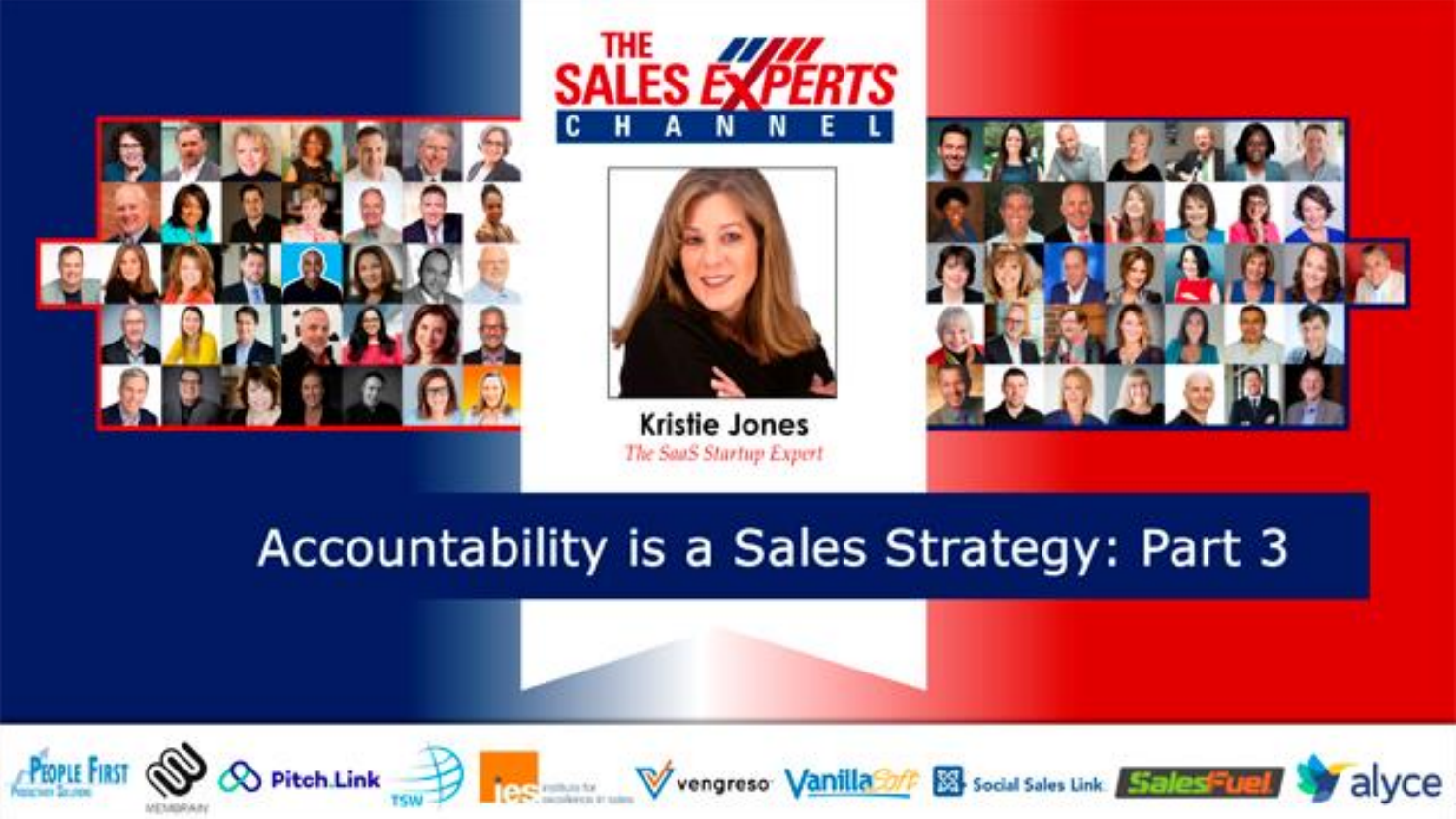#### **Accountability is a Sales Strategy**

#### **Part III**

Accountability

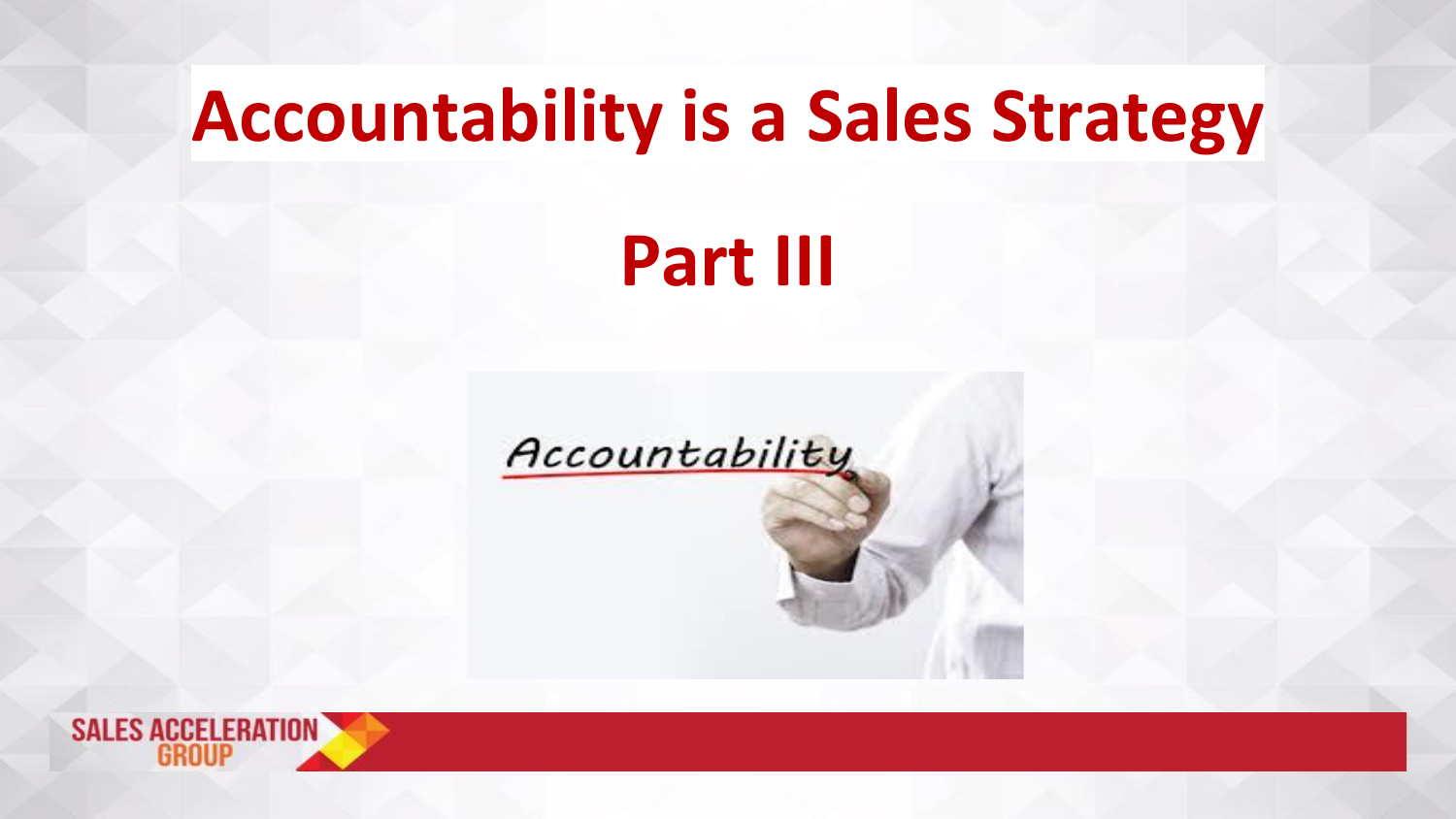## **Review of Part I and II**

- Why you need an Accountability Culture
- Start by holding yourself accountable
- Hiring for Accountability
- Start by setting expectation
	- "What would you like me to do it…..?
- Expectations are a 2-way street

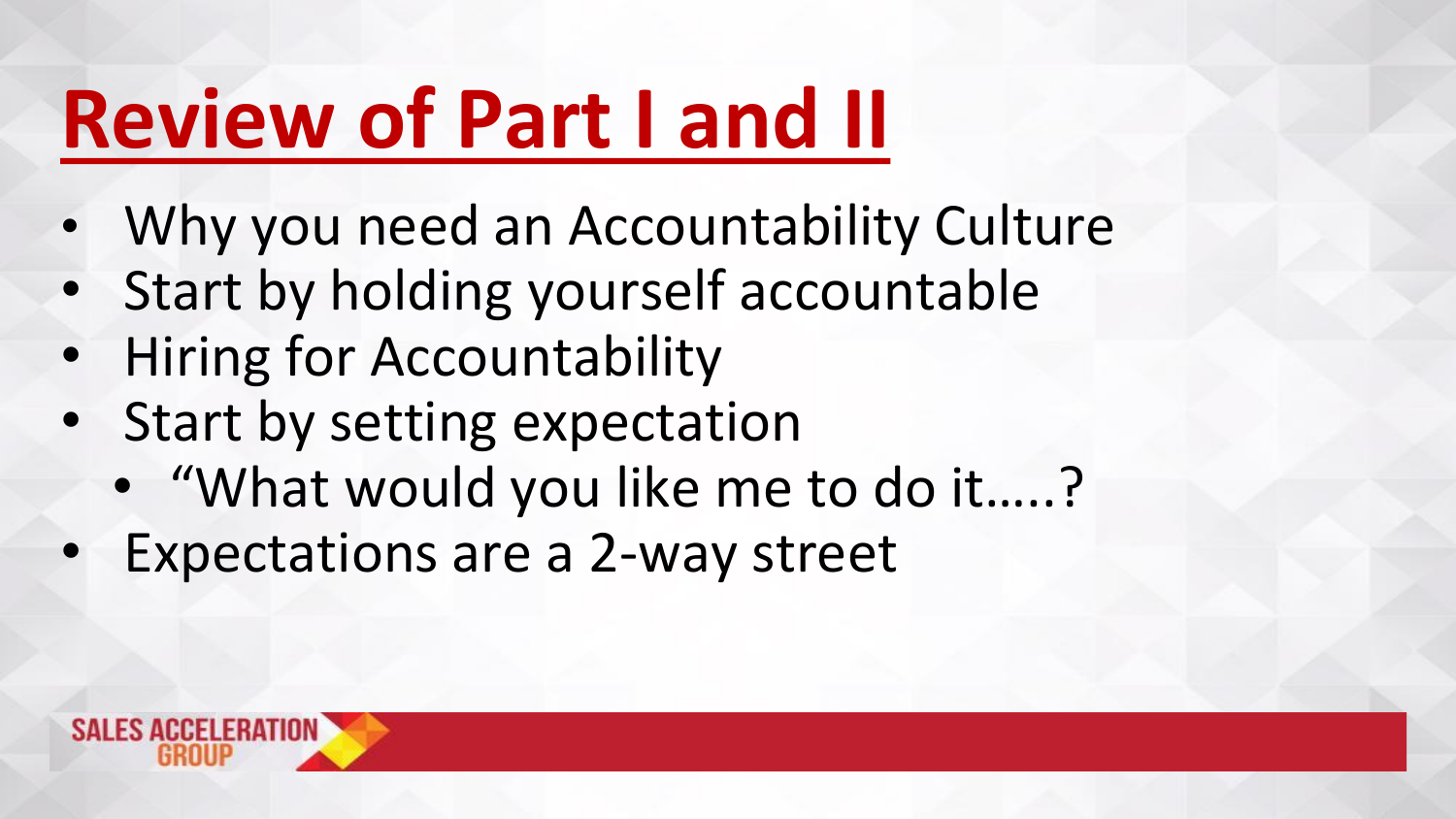## **Review of Part I and II**

- Get Buy-in
- Inspect what you expect
- Every decision has consequences

#### Now let's jump into Part III……...

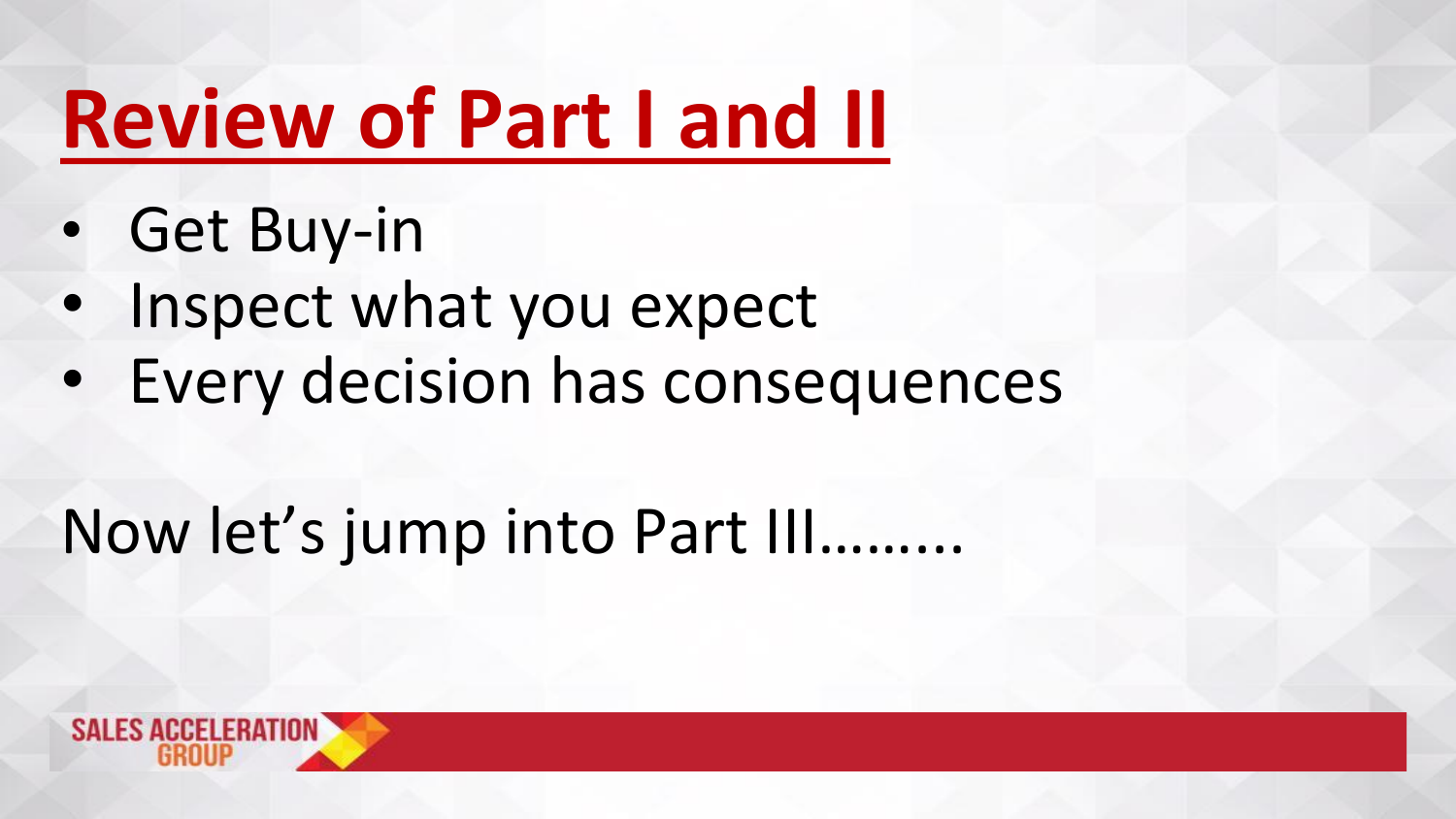# **Getting Executive Support**

- Why you need support
- What kind of support do you need
- How to get support?



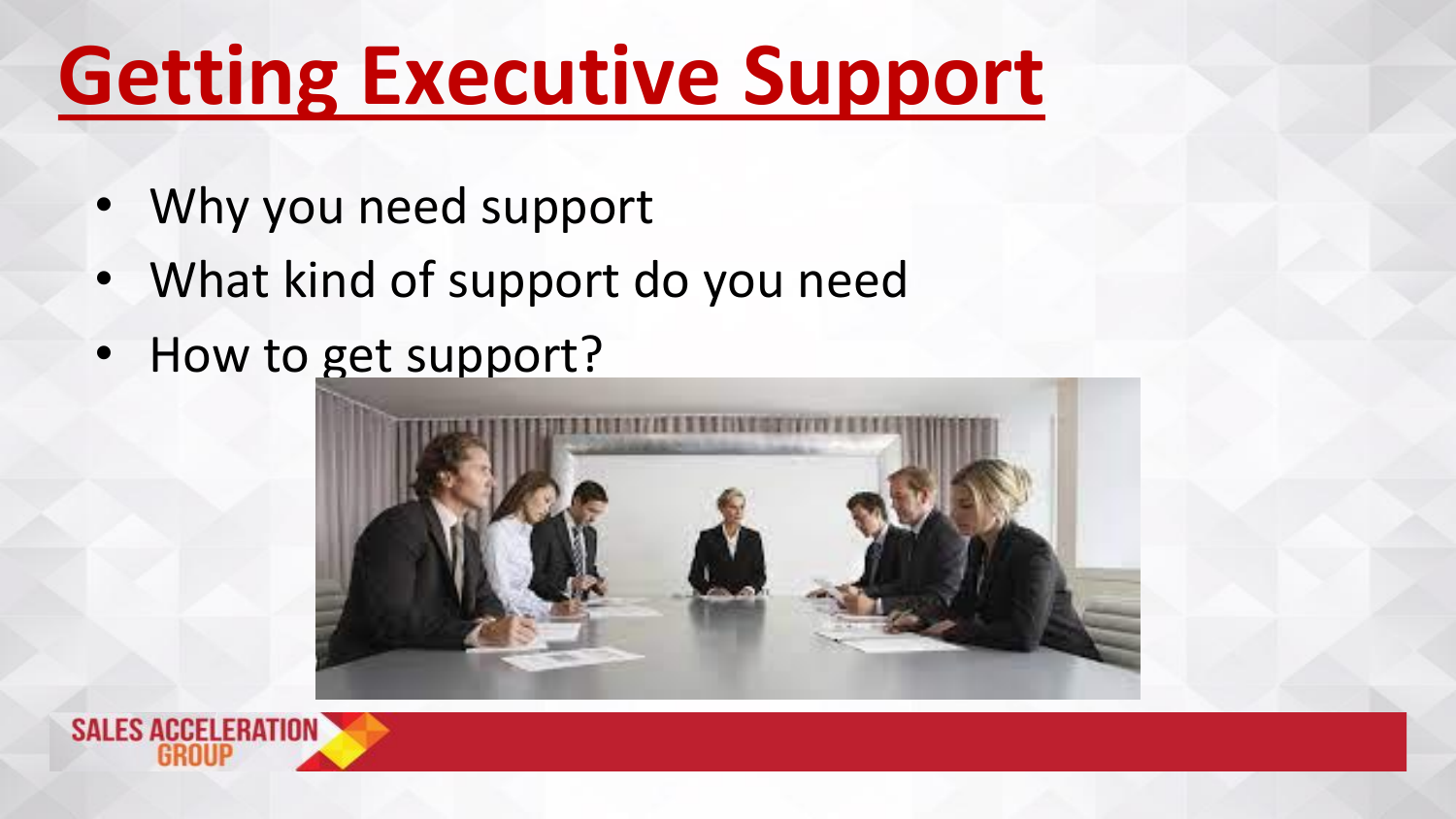# **Handling Accountability Dodgers**

- What an accountability dodger "looks" like
- Taking action sooner is better
- When to know it's time to part ways



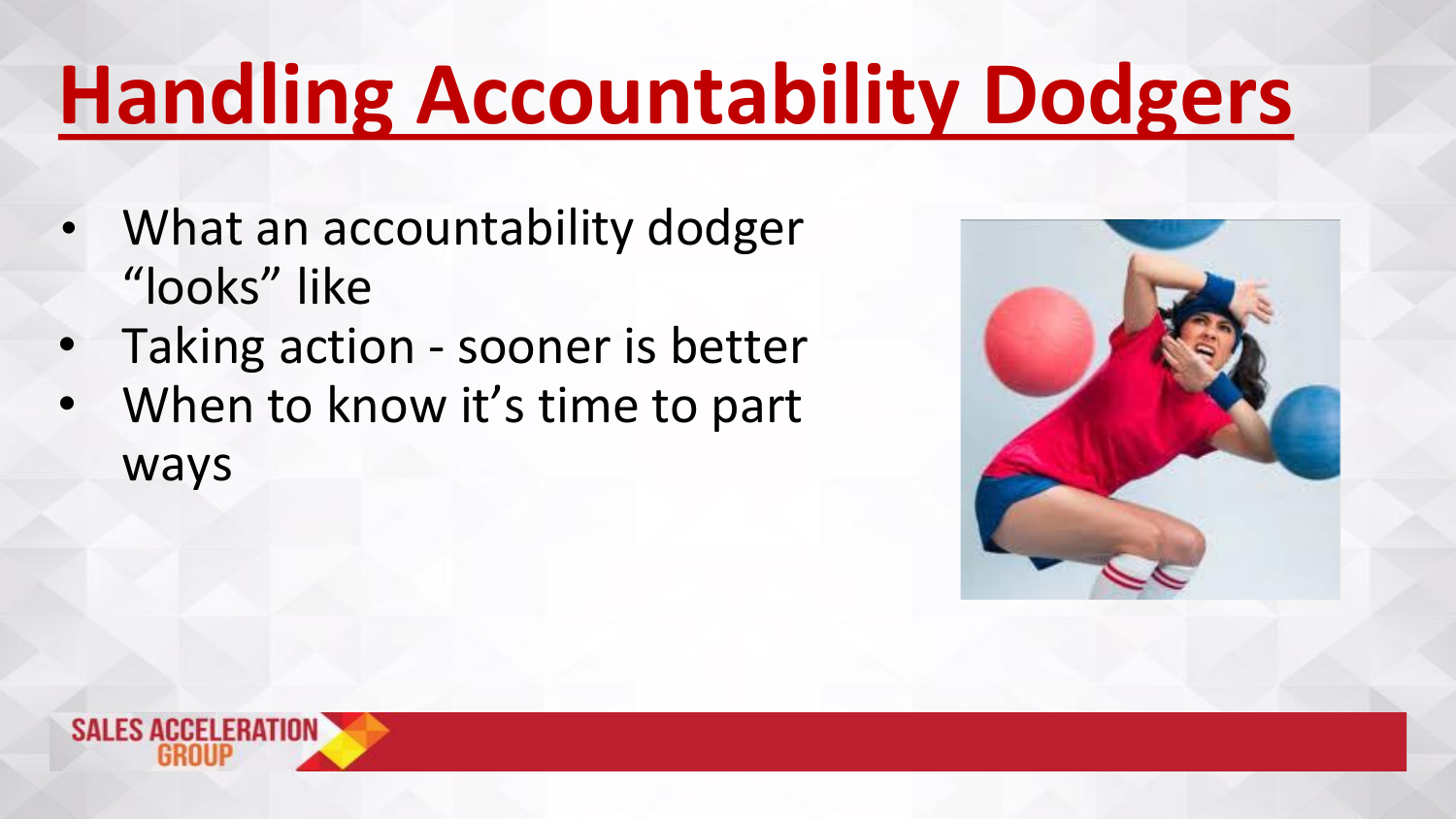#### **Expectation conversations are a**

### **process, not an event**

- How often to have expectation conversations
	- Business needs have changed and so have expectations
	- Expectations aren't being met
	- The rep is new to the job
- What to discuss
- Put it in writing



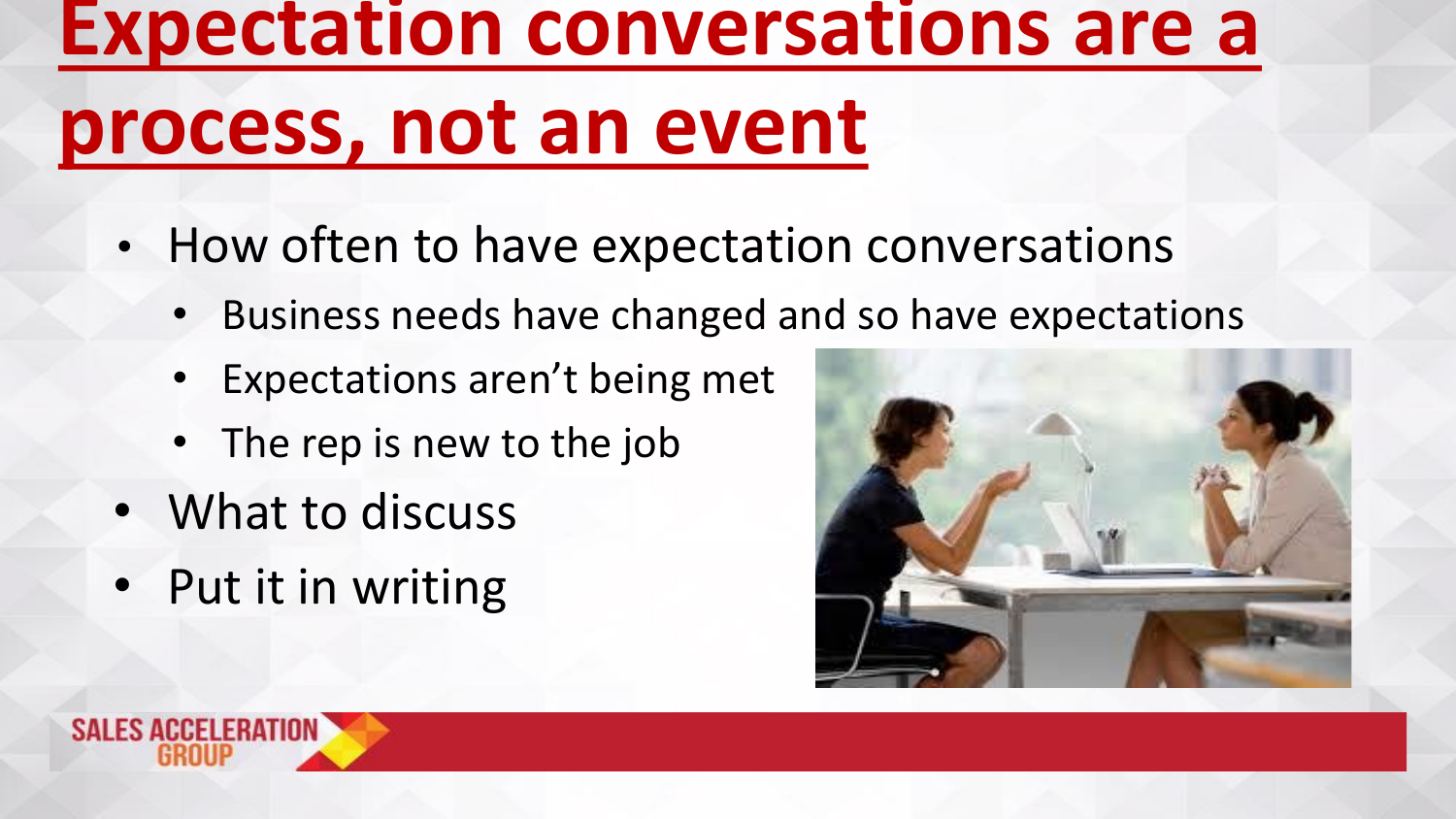

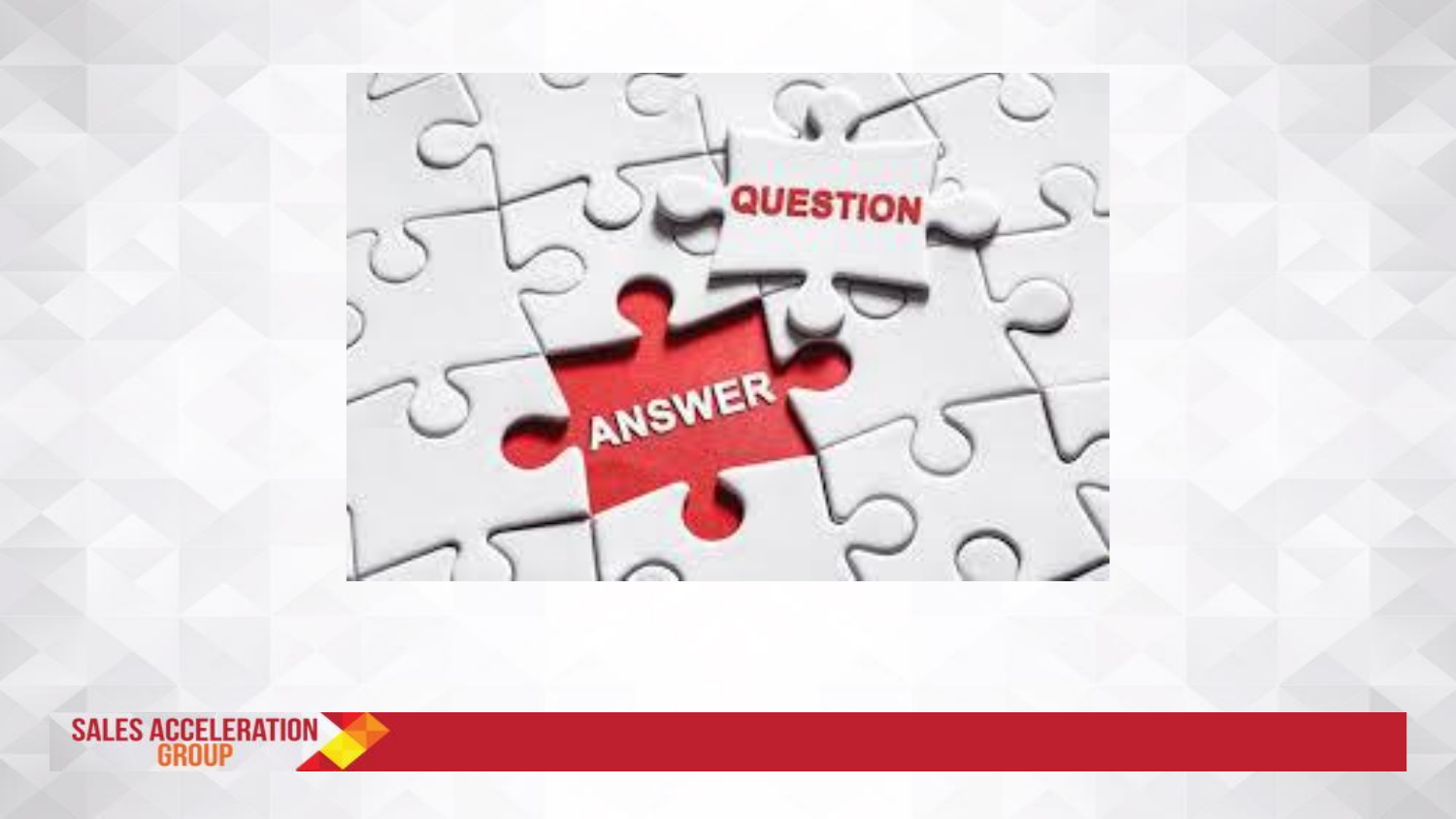## **Accountability - Part IV**

#### **April 15th - 11am CDT**

- **Holding Employees Accountable is Easier than Not Holding Them Accountable**
- **Take Accountability to the Next Level**
- **You've Made It!**